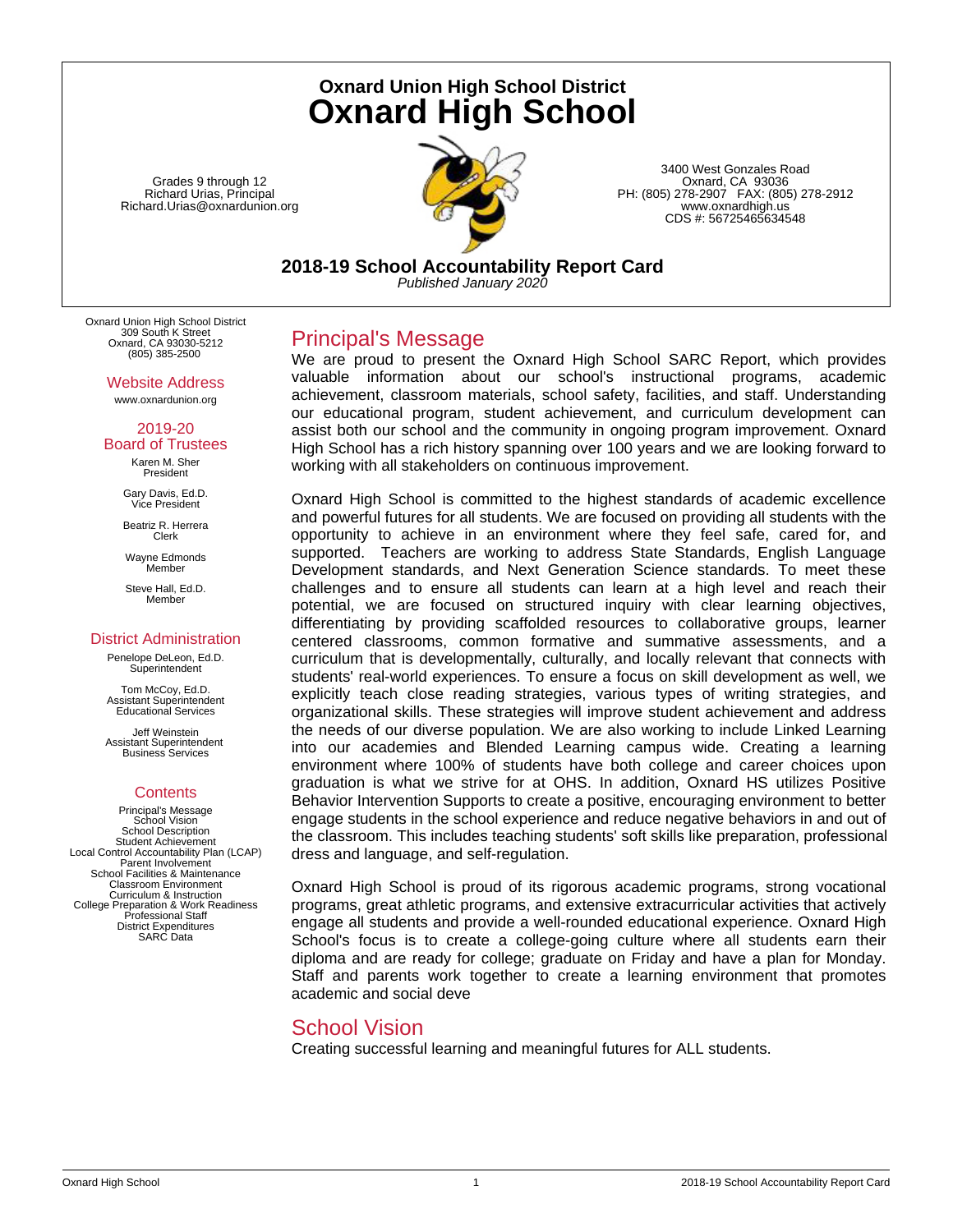### School Description

Oxnard High School is located in the northwestern region of Oxnard and serves students in grades nine through twelve following a traditional calendar. At the beginning of the 2018-19 school year, 2727 students were enrolled, including 9.9% in special education, 9.4% qualifying for English Language Learner support, and 65.4% qualifying for free or reduced price lunch.

| Student Enrollment by Student Group / Grade Level<br>2018-19 |                          |  |                         |               |  |
|--------------------------------------------------------------|--------------------------|--|-------------------------|---------------|--|
| <b>Student Group</b>                                         | % of Total<br>Enrollment |  | Grade Level             | # of Students |  |
| Black or<br>African-Amer.                                    | 2.10%                    |  | Grade 9                 | 689           |  |
| Amer. Indian or<br>Alaska Native                             | 0.20%                    |  | Grade 10                | 756           |  |
| Asian                                                        | 0.90%                    |  | Grade 11                | 686           |  |
| Filipino                                                     | 2.10%                    |  | Grade 12                | 596           |  |
| Hisp. or Latino                                              | 87.00%                   |  | Ungraded                | $\Omega$      |  |
| Native Hawaiian or<br>Pacific Islander                       | 0.10%                    |  |                         |               |  |
| White                                                        | 6.00%                    |  |                         |               |  |
| Two or More Races                                            | 1.70%                    |  |                         |               |  |
| Students with<br><b>Disabilities</b>                         | 9.90%                    |  |                         |               |  |
| Socioeconomically<br>Disadvantaged                           | 65.40%                   |  |                         |               |  |
| <b>English Learners</b>                                      | 9.40%                    |  |                         |               |  |
| Foster Youth                                                 | 0.50%                    |  |                         |               |  |
| Homeless                                                     | 11.10%                   |  |                         |               |  |
|                                                              |                          |  | <b>Total Enrollment</b> | 2,727         |  |

### Student Achievement

#### Physical Fitness

In the spring of each year, Oxnard High School is required by the state to administer a physical fitness test to all students in grade nine. The physical fitness test measures each student's ability to complete fitness tasks in six major areas. Students who either meet or exceed the standards in all six fitness areas are considered to be in the "healthy fitness zone." The chart reported in this document reports only the percentage in each category, not a cumulative total of the results for categories 4 of 6 and 5 of 6. Comparative district and state results can be found at the CDE's website.

| <b>Physical Fitness Test</b><br>Percentage of Students Meeting California Fitness Standards<br>2018-19 |                                                      |           |                                 |  |
|--------------------------------------------------------------------------------------------------------|------------------------------------------------------|-----------|---------------------------------|--|
|                                                                                                        | <b>Percentage of Students Meeting Standards</b>      |           |                                 |  |
| Grade Level<br>Tested                                                                                  | Four of Six Fitness Five of Six Fitness<br>Standards | Standards | Six of Six Fitness<br>Standards |  |
| Ninth                                                                                                  | 18.1                                                 | 21.8      | 24 1                            |  |

*Note: Percentages are not calculated and double dashes (--) appear in the table when the number of students tested is ten or less, either because the number of students in this category is too small for statistical accuracy or to protect student privacy.*

### California Assessment of Student Performance and Progress

The California Assessment of Student Performance and Progress (CAASPP) System includes the Smarter Balanced Summative Assessments (SBAC) for students in the general education population, and the California Alternate Assessments (CAAs) for students with the most significant cognitive disabilities. Only eligible students may participate in the administration of the CAAs. CAAs items are aligned with alternative achievement standards, which are linked with the Common Core State Standards (CCSS). CAASPP results are a measure of how well students are mastering California's standards in English language arts/literacy (ELA) and mathematics, and are given to grades three through eight and grade eleven. SBAC tests assess student performance in ELA/Literacy and mathematics utilizing computer-adaptive tests and performance tasks, and CAAs test items are aligned with alternative achievement standards which are linked with the Common Core State Standards (CCSS).

The CAASPP results shown in this report include overall results comparing the school, district and state scores as well as the school's overall score in each applicable subgroup. Results are shown only for subgroups with ten students or more taking the exam. For those categories that are blank in the tables, no students met subgroup criteria. More information on CAASPP can be found on the California Department of Education's website www.cde.ca.gov/ta/tg/ca/.

| <b>CAASPP Test Results in ELA and Mathematics - All Students</b> |                                                                                                               |      |      |      |      |       |  |
|------------------------------------------------------------------|---------------------------------------------------------------------------------------------------------------|------|------|------|------|-------|--|
|                                                                  | <b>Percent of Students Scoring at Proficient or</b><br>Advanced<br>(meeting or exceeding the state standards) |      |      |      |      |       |  |
|                                                                  | School<br><b>District</b><br><b>State</b>                                                                     |      |      |      |      |       |  |
|                                                                  | 18-19<br>$17 - 18$<br>$17 - 18$<br>18-19<br>$17 - 18$                                                         |      |      |      |      | 18-19 |  |
| English-Language Arts/Literacy<br>(grades 3-8 and 11)            | 41.0                                                                                                          | 38.0 | 47.0 | 50.0 | 50.0 | 48.0  |  |
| <b>Mathematics</b><br>(grades 3-8 and 11)                        | 23.0                                                                                                          | 18.0 | 29.0 | 29.0 | 38.0 | 37.0  |  |

*Note: Percentages are not calculated when the number of students tested is ten or less, either because the number of students in this category is too small for statistical accuracy or to protect student privacy.*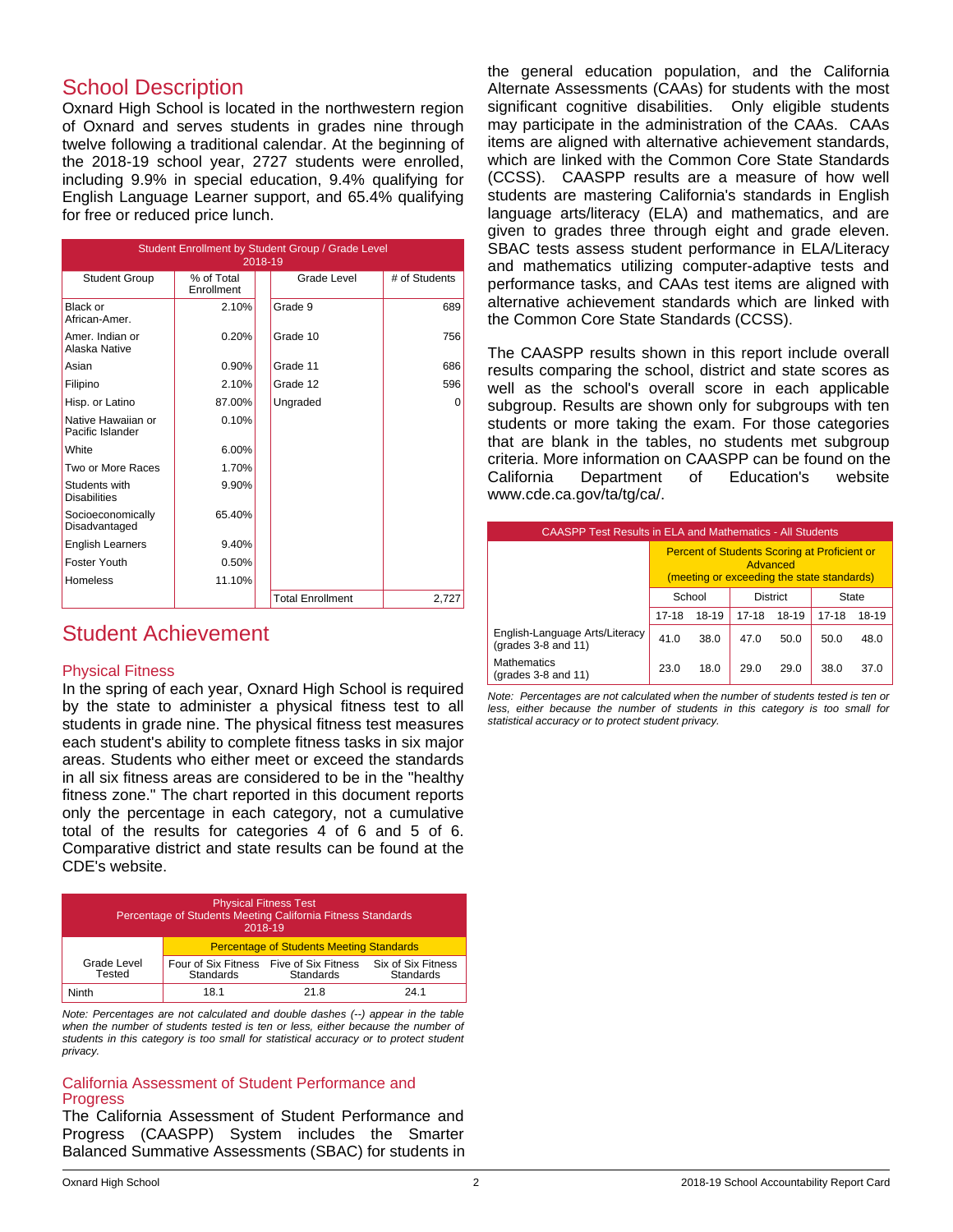|                                                   | CAASPP Test Results in ELA by Student Group (2018-19) |          |          |                        |                                                                         |
|---------------------------------------------------|-------------------------------------------------------|----------|----------|------------------------|-------------------------------------------------------------------------|
| <b>Student Groups</b>                             | <b>Total</b><br><b>Enrollment</b>                     | # Tested | % Tested | % Not<br><b>Tested</b> | % Meeting<br>or<br><b>Exceeding</b><br><b>State</b><br><b>Standards</b> |
| <b>All Students</b>                               | 625                                                   | 616      | 98.56    | 1.44                   | 38.31                                                                   |
| Male                                              | 317                                                   | 310      | 97.79    | 2.21                   | 31.29                                                                   |
| Female                                            | 308                                                   | 306      | 99.35    | 0.65                   | 45.42                                                                   |
| Black or<br>African-Amer.                         | 11                                                    | 11       | 100.00   | 0.00                   | 27.27                                                                   |
| Amer, Indian or<br>Alaska Native                  |                                                       |          |          |                        |                                                                         |
| Asian                                             | $\overline{a}$                                        | --       |          | ۵.                     | --                                                                      |
| Filipino                                          | 12                                                    | 12       | 100.00   | 0.00                   | 41.67                                                                   |
| Hisp. or Latino                                   | 549                                                   | 542      | 98.72    | 1.28                   | 36.72                                                                   |
| Native Hawaiian or<br>Pacific Islander            |                                                       |          |          |                        |                                                                         |
| White                                             | 36                                                    | 35       | 97.22    | 2.78                   | 54.29                                                                   |
| Two or More Races                                 | 12                                                    | 11       | 91.67    | 8.33                   | 54.55                                                                   |
| <b>English Learners</b>                           | 115                                                   | 113      | 98.26    | 1.74                   | 7.96                                                                    |
| Socioeconomically<br>Disadvantaged                | 408                                                   | 403      | 98.77    | 1.23                   | 35.98                                                                   |
| Students with<br><b>Disabilities</b>              | 49                                                    | 48       | 97.96    | 2.04                   | 4.17                                                                    |
| <b>Students Receiving</b><br>Migrant Ed. Services | 30                                                    | 28       | 93.33    | 6.67                   | 28.57                                                                   |
| Foster Youth                                      | $\overline{a}$                                        | --       | --       | --                     | $\overline{a}$                                                          |
| Homeless                                          | 68                                                    | 68       | 100.00   | 0.00                   | 22.06                                                                   |

|                                                   | <b>CAASPP Test Results in Mathematics by Student Group (2018-19)</b> |          |          |                        |                                                                         |  |  |
|---------------------------------------------------|----------------------------------------------------------------------|----------|----------|------------------------|-------------------------------------------------------------------------|--|--|
| <b>Student Groups</b>                             | Total<br><b>Enrollment</b>                                           | # Tested | % Tested | % Not<br><b>Tested</b> | % Meeting<br>or<br><b>Exceeding</b><br><b>State</b><br><b>Standards</b> |  |  |
| <b>All Students</b>                               | 621                                                                  | 595      | 95.81    | 4.19                   | 18.49                                                                   |  |  |
| Male                                              | 314                                                                  | 298      | 94.90    | 5.10                   | 16.78                                                                   |  |  |
| Female                                            | 307                                                                  | 297      | 96.74    | 3.26                   | 20.20                                                                   |  |  |
| Black or<br>African-Amer.                         | 11                                                                   | 11       | 100.00   | 0.00                   | 18.18                                                                   |  |  |
| Amer. Indian or<br>Alaska Native                  |                                                                      |          |          |                        |                                                                         |  |  |
| Asian                                             | --                                                                   | --       | --       | --                     | --                                                                      |  |  |
| Filipino                                          | 12                                                                   | 12       | 100.00   | 0.00                   | 33.33                                                                   |  |  |
| Hisp. or Latino                                   | 545                                                                  | 525      | 96.33    | 3.67                   | 16.38                                                                   |  |  |
| Native Hawaiian or<br>Pacific Islander            |                                                                      |          |          |                        |                                                                         |  |  |
| White                                             | 36                                                                   | 31       | 86.11    | 13.89                  | 35.48                                                                   |  |  |
| Two or More Races                                 | 12                                                                   | 11       | 91.67    | 8.33                   | 36.36                                                                   |  |  |
| <b>English Learners</b>                           | 114                                                                  | 108      | 94.74    | 5.26                   | 5.56                                                                    |  |  |
| Socioeconomically<br>Disadvantaged                | 404                                                                  | 389      | 96.29    | 3.71                   | 18.51                                                                   |  |  |
| Students with<br><b>Disabilities</b>              | 48                                                                   | 43       | 89.58    | 10.42                  | 2.33                                                                    |  |  |
| <b>Students Receiving</b><br>Migrant Ed. Services | 30                                                                   | 29       | 96.67    | 3.33                   | 17.24                                                                   |  |  |
| Foster Youth                                      | $\overline{a}$                                                       | ۵.       |          |                        | $-$                                                                     |  |  |
| Homeless                                          | 67                                                                   | 63       | 94.03    | 5.97                   | 14.29                                                                   |  |  |

*Note: ELA/Mathematics test results include the Smarter Balanced Summative Assessment and the CAA. The "Percent Met or Exceeded" is calculated by taking the total number of students who met or exceeded the standard on the Smarter Balanced Summative Assessment plus the total number of students who met the standard (i.e., achieved Level 3 – Alternate) on the CAAs divided by the total number of students who participated in both assessments.*

*Note: Double dashes (--) appear in the table when the number of students is ten or less, either because the number of students in this category is too small for statistical accuracy or to protect student privacy.*

*Note: The number of students tested includes all students who participated in the test whether they received a score or not; however, the number of students tested* *is not the number that was used to calculate the achievement level percentages. The achievement level percentages are calculated using only students who received scores.*

| <b>CAASPP Test Results in Science for All Students</b> |                                                                                                            |       |                                      |     |     |     |
|--------------------------------------------------------|------------------------------------------------------------------------------------------------------------|-------|--------------------------------------|-----|-----|-----|
|                                                        | <b>Percent of Students Scoring at Proficient or Advanced</b><br>(meeting or exceeding the state standards) |       |                                      |     |     |     |
|                                                        | School<br><b>District</b><br>State                                                                         |       |                                      |     |     |     |
|                                                        | 17-18                                                                                                      | 18-19 | $17 - 18$<br>17-18<br>18-19<br>18-19 |     |     |     |
| Science<br>(grades $5, 8$ ,<br>and $10$ )              | N/A                                                                                                        | N/A   | N/A                                  | N/A | N/A | N/A |

*Note: Cells with N/A values do not require data.*

*Note: This is a placeholder for the California Science Test (CAST) which was administered operationally during the 2018-19 school year. However, these data are not available for including in the 2018-19 SARC posting due February 1, 2020. These data will be included in the SARC 2019-20 posting due February 1, 2021.*

## Local Control Accountability Plan (LCAP)

As part of the new Local Control Funding Formula, school districts are required to develop, adopt, and annually update a three-year Local Control and Accountability Plan (LCAP). The following components of this SARC address some of the priorities identified in the District's LCAP:

Conditions of Learning (Basic Services) – State Priority 1: Degree to which teachers are appropriately assigned and fully credentialed in the subject areas and for the pupils<br>they are teaching; pupils have access to they are teaching; pupils have access to standards-aligned Instructional materials and school facilities are maintained in good repair. *Teacher Assignment*, including the Teacher Credentials & Misassignments chart; *Instructional Materials*, including the Textbooks chart; and *School Facilities & Maintenance*, including the Campus Description and School Facility Good Repair Status charts.

Conditions of Learning (Implementation of State Standards) – State Priority  $2$ : academic content and performance standards adopted by the state board for all pupils. Not covered in the School Accountability Report Card.

Parental Involvement – State Priority 3: Efforts to seek parent input in decision making, promotion of parent participation in programs for unduplicated pupils and special need subgroups. Covered in *Parent Involvement.*

Pupil Achievement – State Priority 4: Performance on standardized tests, score on Academic Performance Index, share of pupils that are college and career ready, share of English learners that become English proficient, English learner reclassification rate, share of pupils that pass Advanced Placement exams with a 3 or higher, and share of pupils determined prepared for college by the Early Assessment Program. Covered in California Early Assessment Program. *Assessment of Student Performance and Progress*, including the CAASPP charts.

Engagement (Pupil Engagement) – State Priority 5: School attendance rates, chronic absenteeism rates, middle school dropout rates, high school dropout rates, and high school graduation rates. Covered in *Dropout &*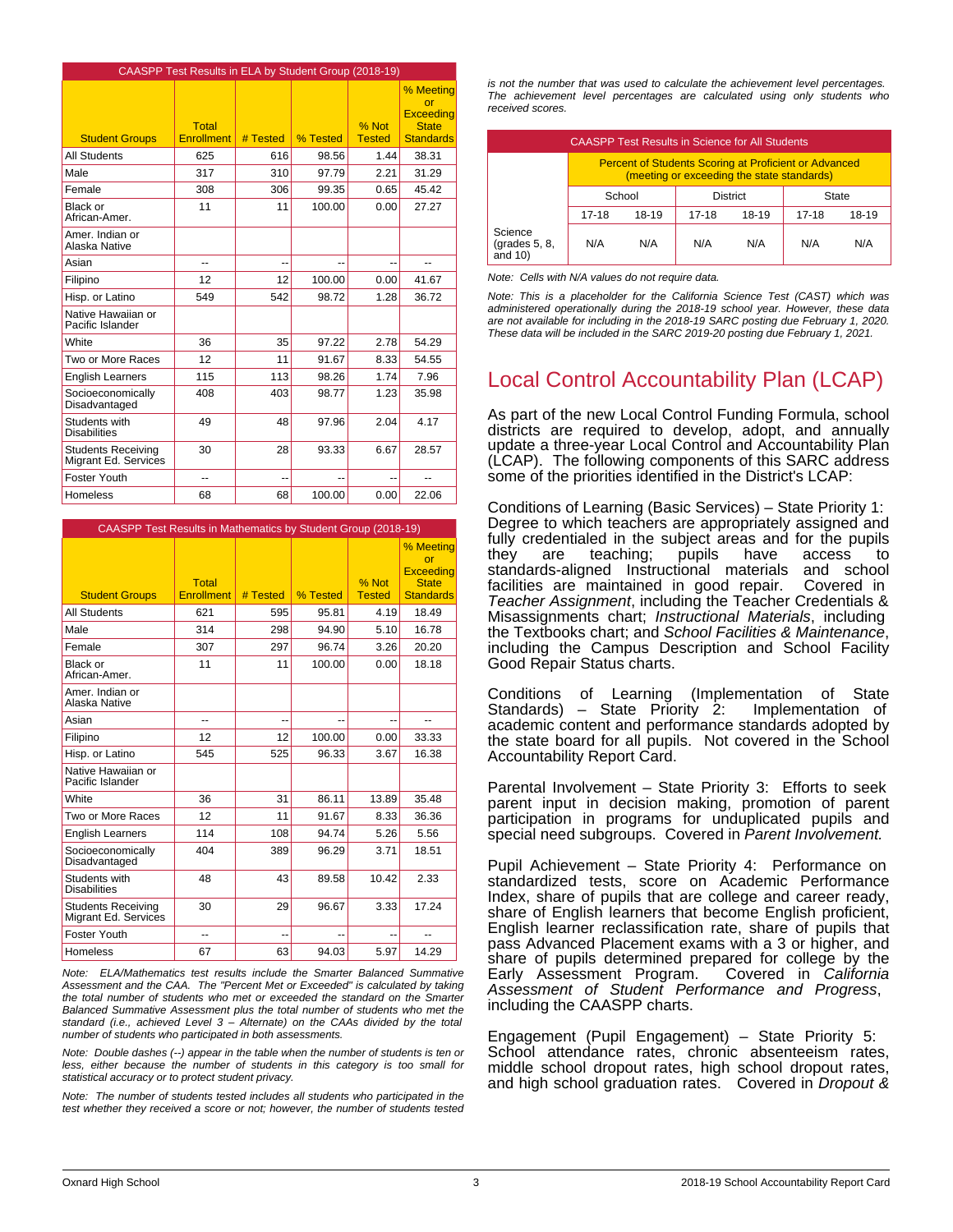*Graduation Rates*, including the Dropout chart; and *Graduation Requirements*, including the Graduation Rate chart for high schools only.

School Climate – State Priority 6: Pupil suspension rates, pupil expulsion rates, other local measures including surveys of pupils, and parents and teachers on the sense of safety and school connectedness. Covered in *Discipline & Climate for Learning*, including Suspension & Expulsion chart; and *School Site Safety Plan.*

Conditions of Learning (Course Access) – State Priority 7: Pupil enrollment in a broad course of study that includes<br>all of the subject areas. Not covered in the School Not covered in the School Accountability Report Card.

Other Pupil Outcomes – State Priority 8: Pupil outcomes in the subject areas. Covered in *Physical Fitness*, including the Physical Fitness Test chart.

### Parent Involvement

Parents are encouraged to get involved in their child's learning environment either by volunteering in the classroom, participating in a decision-making group, or simply attending school events.

Parents stay informed on upcoming events and school activities through Parent Square, flyers, school newsletters, the school marquee, the school website, school site council, parent teacher student association, booster groups, social media, text messages, and Oxnard HS app. Contact the school office at (805) 278-2907 for more information on how to become involved in your child's learning environment.

### **Opportunities to Volunteer**

Campus Volunteers School Activities Athletic Events

#### **Committees**

English Learner Advisory Council Parent Teacher Student Association School Site Council Athletic Boosters Band Boosters

### **School Activities**

Back to School Night Open House Parent Education Workshops Sports Events Student Orientation Student Performances Hall of Fame Padres Juntos ASB

### School Facilities & Maintenance

The district takes great efforts to ensure that all schools are clean, safe, and functional through proper facilities maintenance and campus supervision. Oxnard High School's original facilities were built in 1995; ongoing maintenance and campus improvements ensure facilities

remain up to date and provide adequate space for students and staff. District maintenance and site custodial staff ensure that the repairs necessary to keep the school in good condition are completed in a timely manner. A work order process is used by school and district staff to communicate non-routine maintenance requests. Emergency repairs are given the highest priority. In the last 12 months, the following improvements have been completed:

- Installation of three non-gender specific restrooms
- Conversion of computer lab to a classroom
- Improvements to signage and parking

Every morning before school begins, the custodian inspects facilities for safety hazards or other conditions that need attention prior to students and staff entering school grounds. Five day custodians and ten evening custodians are assigned to Oxnard High School. The day custodians are responsible for:

- Groundskeeping
- Restroom cleaning

Restrooms are checked throughout the day for cleanliness and subsequently cleaned as needed. The evening custodians are responsible for:

- Classroom cleaning
- Cafeteria cleanup
- Office area cleaning
- Restroom cleaning
- Trash Removal

The principal communicates with custodial staff daily concerning maintenance and school safety issues.

| <b>Campus Description</b>     |          |
|-------------------------------|----------|
| Year Built                    | 1995     |
| Acreage                       | 45       |
| Square Footage                | 238127   |
|                               | Quantity |
| Permanent Classrooms          | 95       |
| Portable Classrooms           | 19       |
| Restrooms (sets)              | 34       |
| Computer Lab(s)               | 3        |
| Teacher Work Room(s)          | 3        |
| Cafeteria                     | 1        |
| Auditorium                    | 1        |
| Gymnasium                     |          |
| Locker Rooms                  | 1 set    |
| Office                        |          |
| One Story Classroom Buildings | 3        |
| Sports Stadium                | 1        |
| Swimming Pool                 |          |
| Teacher/Staff Lounge          | 1        |
| Two Story Classroom Buildings | 2        |
| Weight Room                   | 1        |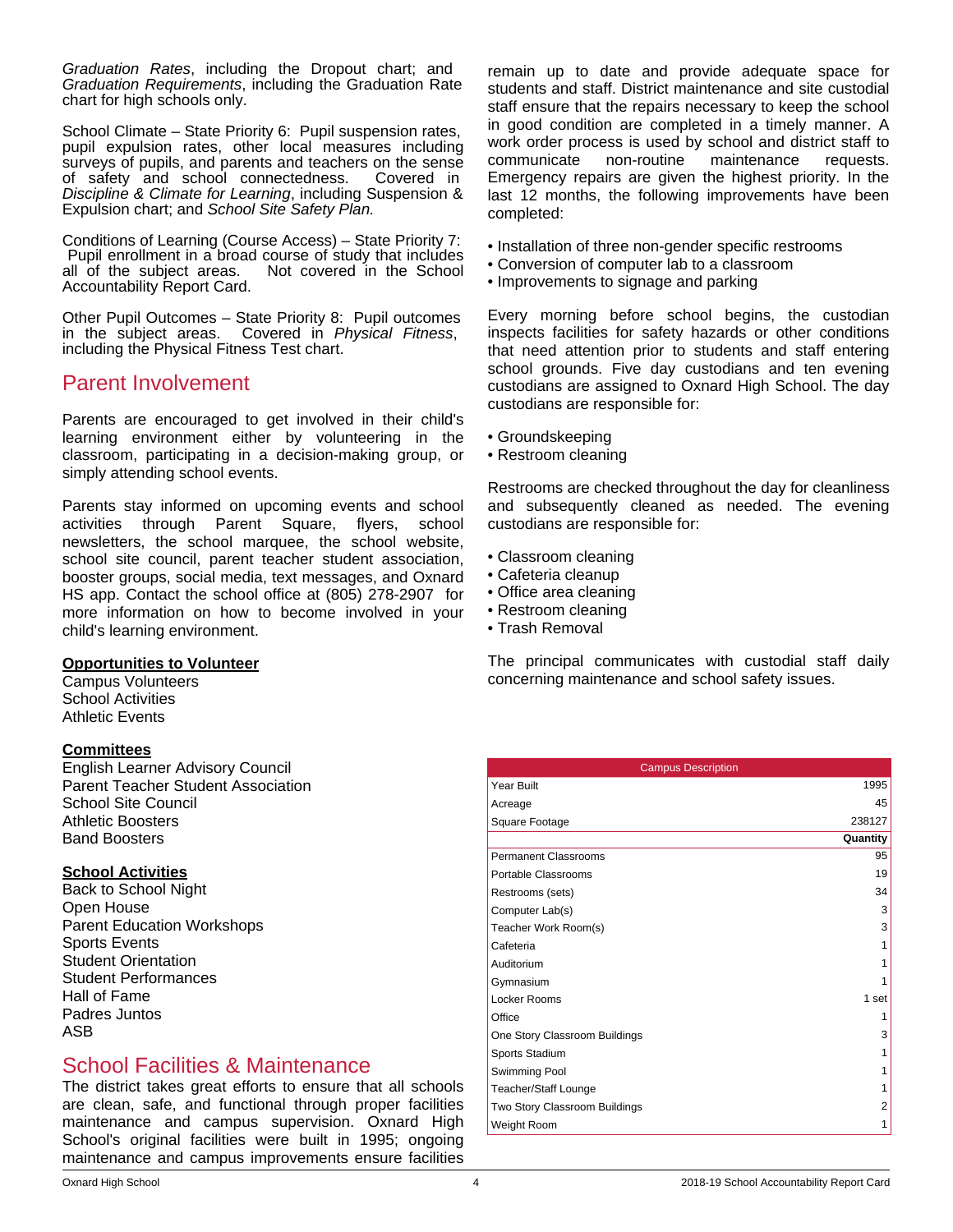#### Facilities Inspection

The district's maintenance department inspects Oxnard High School on an annual basis in accordance with Education Code §17592.72(c)(1). Oxnard High School uses a school site inspection survey to identify unsafe or hazardous conditions and facility improvement needs. The most recent school inspection took place between Sunday, May 12, 2019 and Friday, June 28, 2019. Deficiencies noted in the school inspection survey were corrected immediately by the district's maintenance department. During fiscal year 2018-19, all restrooms were fully functional and available for student use at the time of the inspection.

| <b>School Facility Good Repair Status</b><br>Most Recent Inspection: Sunday, May 12, 2019 |                      |      |      |  |  |
|-------------------------------------------------------------------------------------------|----------------------|------|------|--|--|
| <b>Item Inspected</b>                                                                     | <b>Repair Status</b> |      |      |  |  |
|                                                                                           | Good                 | Fair | Poor |  |  |
| A. Systems                                                                                |                      |      |      |  |  |
| <b>B.</b> Interior                                                                        |                      |      |      |  |  |
| C. Cleanliness                                                                            |                      |      |      |  |  |
| D. Electrical                                                                             |                      |      |      |  |  |
| E. Restrooms / Fountains                                                                  |                      |      |      |  |  |
| F. Safety                                                                                 |                      |      |      |  |  |
| G. Structural                                                                             |                      |      |      |  |  |
| H. External                                                                               |                      |      |      |  |  |

|                       | Repair Needed and Action Taken or Planned                                                                                                                                                                                                                                                                                                                                         |
|-----------------------|-----------------------------------------------------------------------------------------------------------------------------------------------------------------------------------------------------------------------------------------------------------------------------------------------------------------------------------------------------------------------------------|
| <b>Section Number</b> | Comment                                                                                                                                                                                                                                                                                                                                                                           |
| (A)                   | Bldg "B" Classroom 101; Classrooms 102, 103, 104, 105,<br>106, 108, 109, 110, 111, 112, 113, 114 - HVAC not working,<br>in need of repair                                                                                                                                                                                                                                         |
| (C)                   | Bldg "G" Main Gymnasium Space 1; Storage Space 13 -<br>Evidence of rodent intrusion                                                                                                                                                                                                                                                                                               |
| (E)                   | Boys Restroom Space 5; Gym Girls Restroom Space 2; Girls<br>Locker Room Restroom Space 9; Outside Entry Boys<br>Restroom Space 19; Portable Restroom Space 6; Girls<br>Locker/Shower Restroom Space 1 - Toilet leaking when<br>flushed                                                                                                                                            |
|                       | Girls Restroom Space 6 - Toilet leaking when flushed; faucet<br>in need of securing to sink                                                                                                                                                                                                                                                                                       |
|                       | Classroom 108 Boys Restroom - Faucet leaking                                                                                                                                                                                                                                                                                                                                      |
| (F)                   | Boys Team Locker Room Space 25 - Fire pull station handle<br>missing                                                                                                                                                                                                                                                                                                              |
| (G)                   | Portable Classroom Space 15; Portable Classroom Space<br>14; Portable Classroom Space 13; Portable Classroom<br>Space 12; Portable Classroom Space 11; Portable<br>Classroom 4; Portable Classroom 5; Area P-3 ROTC<br>Classroom Portable P-16; Area P-3 ROTC Classroom<br>Portable P-17; Area P-3 Classroom 17; Area P-3 Science<br>Classroom Space 18 - Gutter/downspout damage |
|                       | Bldg P-2 Portable Classroom 1 - Gutter not attached to<br>buildina                                                                                                                                                                                                                                                                                                                |
| (H)                   | Bldg "B" Classroom 101 - Concrete lifted, trip hazard at<br>corner of building                                                                                                                                                                                                                                                                                                    |
|                       | Classrooms 113 & 114 - Concrete pathway elevated due to<br>tree roots (trip hazard)                                                                                                                                                                                                                                                                                               |
|                       |                                                                                                                                                                                                                                                                                                                                                                                   |

| Overall Summary of School Facility Good Repair Status |  |  |  |  |  |
|-------------------------------------------------------|--|--|--|--|--|
| Fair<br><b>Exemplary</b><br>Good<br>Poor              |  |  |  |  |  |
|                                                       |  |  |  |  |  |

#### *Rating Description*

*Good: The school is maintained in good repair with a number of non-critical deficiencies noted. These deficiencies are isolated, and/or result from minor wear and tear, and/or are in the process of being mitigated.*

#### Campus Supervision

School administration and teaching staff place a high priority on providing adequate adult supervision on campus before, during, and after school. The principal, assistant principals, campus supervisors, and resource officers patrol the campus entrance areas and designated common areas before school, during lunch, and during dismissal to monitor student activities and behavior.

Oxnard High School is a closed campus. During school hours, all visitors must sign in at the school's office and wear identification badges while on school grounds.

#### School Site Safety Plan

The Comprehensive School Site Safety Plan was developed for Oxnard High School in collaboration with local agencies and the district office to fulfill Senate Bill 187 requirements. Components of this plan include child abuse reporting procedures, teacher notification of dangerous pupil procedures, disaster response procedures, procedures for safe arrival and departure from school, sexual harassment policy, and dress code policy. The school's most recent school safety plan was reviewed, updated, and discussed with school staff in October 2019.

### Classroom Environment

### Discipline & Climate for Learning

Oxnard High School's discipline policies are based upon Positive Behavioral Interventions and Supports (PBIS) and a Multi-Tiered System of Supports approach to social, emotional and behavioral support. This school-wide positive behavior management plan is used as a guide to develop school rules, develop behavior management programs, promote responsibility, promote respect, and minimize classroom disruptions. disciplinary intervention is managed by school administrators in a fair, firm, and consistent manner based upon the nature of each situation.

| <b>Suspensions &amp; Expulsions</b> |           |                 |       |  |  |
|-------------------------------------|-----------|-----------------|-------|--|--|
|                                     | $16 - 17$ | $17 - 18$       | 18-19 |  |  |
|                                     |           | School          |       |  |  |
| % Students Suspended                | 6.8       | 5.8             | 6.2   |  |  |
| % Students Expelled                 | 0.1       | 0.1             | 0.2   |  |  |
|                                     |           | <b>District</b> |       |  |  |
| % Students Suspended                | 6.3       | 5.2             | 6.2   |  |  |
| % Students Expelled                 | 0.2       | 0.1             | 0.3   |  |  |
|                                     |           | <b>State</b>    |       |  |  |
| % Students Suspended                | 3.6       | 3.5             | 3.5   |  |  |
| % Students Expelled                 | 0.1       | 0.1             | 0.1   |  |  |

### Class Size

The Teaching Load Distribution table in this report illustrates the distribution of class sizes by subject area, the average class size, and the number of classes that contain 1-22 students, 23-32 students, and 33 or more students. Calculations exclude classrooms of 50 or more students.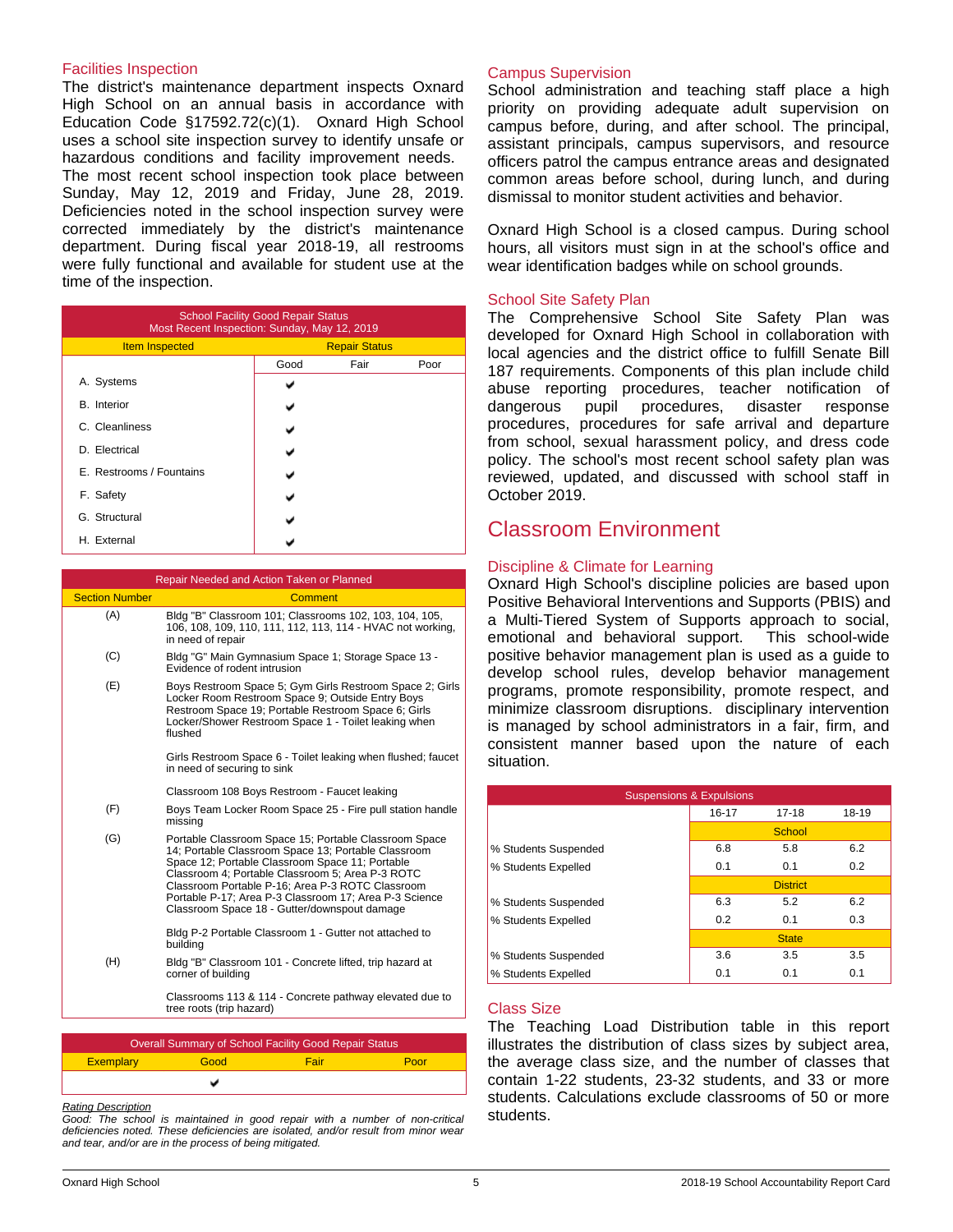| Average Class Size and Class Size Distribution |               |          |                          |       |  |
|------------------------------------------------|---------------|----------|--------------------------|-------|--|
|                                                | 2016-17       |          |                          |       |  |
|                                                | Avg.<br>Class |          | <b>Number of Classes</b> |       |  |
| <b>Subject</b>                                 | <b>Size</b>   | $1 - 22$ | 23-32                    | $33+$ |  |
| English                                        | 31.0          | 17       | 23                       | 59    |  |
| <b>Mathematics</b>                             | 31.0          | 12       | 23                       | 53    |  |
| Science                                        | 28.0          | 20       | 28                       | 45    |  |
| Social Science                                 | 29.0          | 17       | 19                       | 46    |  |
|                                                |               | 2017-18  |                          |       |  |
|                                                | Avg.<br>Class |          | <b>Number of Classes</b> |       |  |
| Subject                                        | <b>Size</b>   | $1 - 22$ | 23-32                    | $33+$ |  |
| English                                        | 31.0          | 16       | 26                       | 56    |  |
| <b>Mathematics</b>                             | 30.0          | 14       | 20                       | 56    |  |
| Science                                        | 25.0          | 34       | 22                       | 50    |  |
| Social Science                                 | 29.0          | 17       | 24                       | 43    |  |
|                                                |               |          | 2018-19                  |       |  |
|                                                | Avg.<br>Class |          | <b>Number of Classes</b> |       |  |
| Subject                                        | <b>Size</b>   | $1 - 22$ | 23-32                    | $33+$ |  |
| English                                        | 31.0          | 16       | 18                       | 62    |  |
| <b>Mathematics</b>                             | 31.0          | 11       | 26                       | 49    |  |
| Science                                        | 24.0          | 37       | 18                       | 45    |  |
| Social Science                                 | 29.0          | 17       | 20                       | 46    |  |

*\*Number of classes indicates how many classrooms fall into each size category (a range of total students per classroom). At the secondary level, this information is reported by subject area rather than grade level.*

### Dropout & Graduation Rates

Oxnard High School's teachers and administrative staff practice the early identification of and intervention on behalf of students who exhibit warning signs and/or behavioral traits that may lead to dropping out of school. Intervention strategies used to promote attendance and reduce dropout rates include monitoring test results and performance, parent conferences, counseling, 9-10 grade PLC's, 21st Century Response to Intervention for freshman students, SOAR, and alternative placements to best meet their needs. Understanding that the needs of each student are different, administrators, counselors, and teaching staff continue their efforts to discover successful solutions to help students complete their high school program.

Students must accumulate 230 course credits to receive a high school diploma from Oxnard High School. Alternative methods of acquiring a diploma are available through the continuation school, community day school, adult school, Condor High School (independent study) for those students who have been unsuccessful in a high school environment or have exhausted their opportunities to remain at Oxnard High School.

In the following Dropout & Graduation Rates table, 2017-18 data is the most current information available, since state certification/release dates for dropout data occur too late for inclusion in this report. Detailed information about dropout rates and graduation rates can be found on the DataQuest Web page at http://dq.cde.ca.gov/dataquest/.

| Dropout & Graduation Rates (Four-Year Cohort Rate) |                         |              |       |  |
|----------------------------------------------------|-------------------------|--------------|-------|--|
|                                                    | School                  |              |       |  |
|                                                    | 15-16                   | 16-17        | 17-18 |  |
| <b>Dropout Rate</b>                                | 2.5%                    | 4.5%         | 4.6%  |  |
| <b>Graduation Rate</b>                             | 96.2%<br>91.8%<br>91.6% |              |       |  |
|                                                    | <b>District</b>         |              |       |  |
|                                                    | 15-16                   | 16-17        | 17-18 |  |
| Dropout Rate                                       | 8.3%                    | 7.1%         | 7.1%  |  |
| <b>Graduation Rate</b>                             | 83.7%<br>85.6%          |              | 84.9% |  |
|                                                    |                         | <b>State</b> |       |  |
|                                                    | 15-16                   | $16 - 17$    | 17-18 |  |
| Dropout Rate                                       | 9.7%                    | $9.1\%$      | 9.6%  |  |
| <b>Graduation Rate</b>                             | 83.8%                   | 82.7%        | 83.0% |  |

*For the formula to calculate the 2017-18 and 2018-19 adjusted cohort graduation rate, see the 2018-19 Data Element Definitions document located on the SARC web page at https://www.cde.ca.gov/ta/ac/sa/*

### Curriculum & Instruction

### Staff Development

All training and curriculum development activities at Oxnard High School revolve around the California State Content Standards and Frameworks. During the 2018-19 school year, Oxnard High School held staff development training devoted to:

- Highly Effective Reading, Writing, Speaking & Listening **Strategies**
- Relevant Curriculum
- Checking for Understanding
- Building Relationships
- College & Career Readiness

Decisions concerning selection of staff development activities are performed by all staff using tools such as teacher input, state assessment results, and data analysis to determine the areas in which additional teacher training may enhance classroom instruction and increase student achievement levels. Oxnard High School supports ongoing professional growth throughout the year on weekly early release days. Teachers meet in both grade level and department level teams to conduct data analysis to identify areas of need. Teaching staff are provided the opportunity to participate in district-sponsored staff development workshops or training session as 1) a supplement to site-based staff development, 2) for reinforcement of or follow-up on previous training, or 3) follow-up training for newly implemented programs/curricula.

During the 2017-18, 2018-19 and 2019-20 school years, Oxnard High School's teachers had the opportunity to attend the following events hosted by the Oxnard Union High School District:

2017-18 Training:

- Next Generation Science Standards (NGSS)
- English Language Arts
- English Language Development/World Language
- Mathematics
- Social Science
- Career Technical Education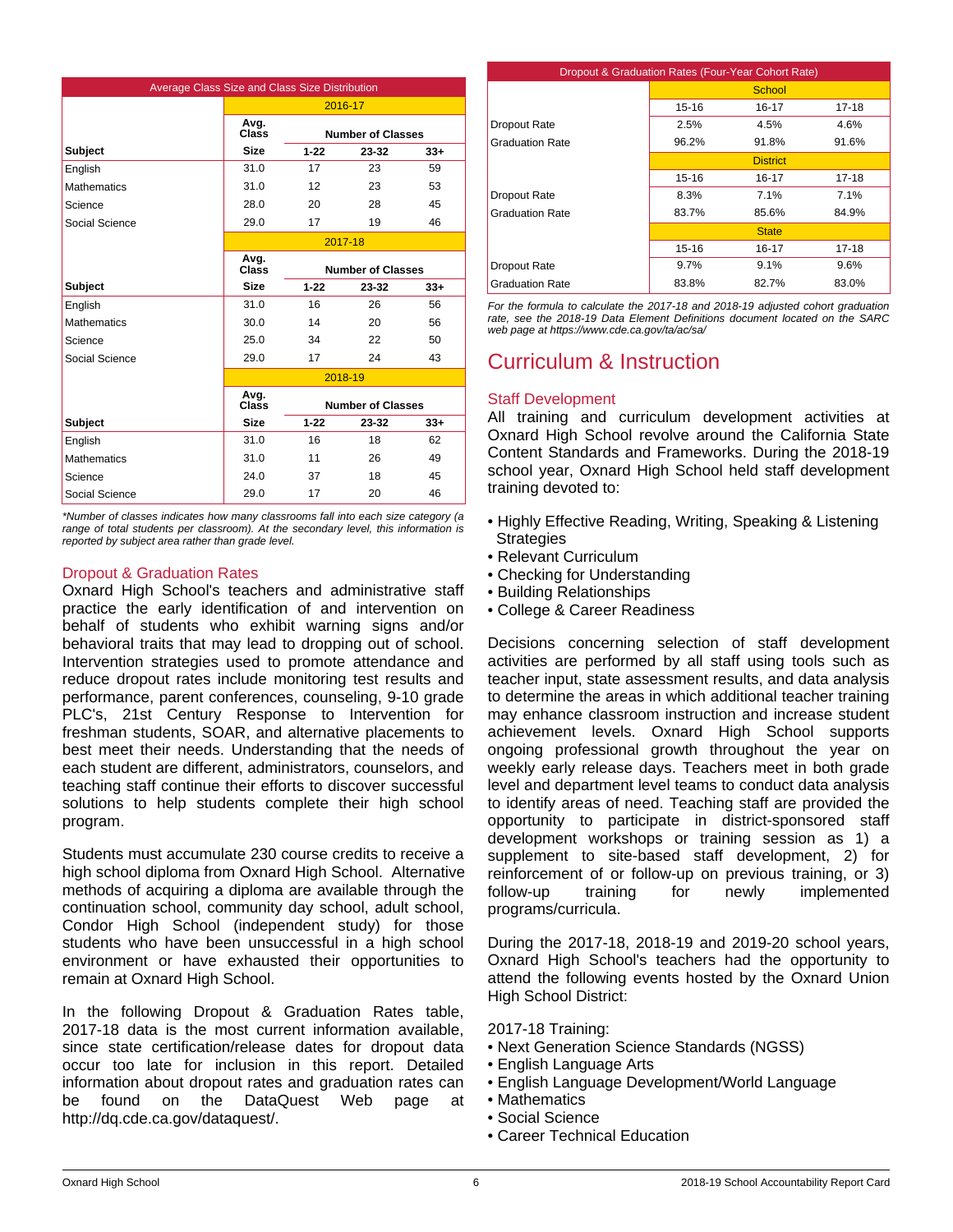2018-19 Training:

- Next Generation Science Standards (NGSS)
- English Language Arts (ELA)
- Mathematics
- Social Science
- iLit Training

2019-20 Training:

- Multi-Tiered System of Supports (MTSS)
- iLit Reading Intervention
- SkillsUSA Training for Career Pathways
- Edge Training for ESL Students
- Curriculum Design for Dual Language Immersion
- Textbook Pilot Training for Science and ELA
- Math Leadership Network
- Digital Broadcast
- Ethnic Studies Curriculum Development
- Dual Immersion Textbook Pilot Training
- VC Innovates
- AP Spanish Committee Test Development
- Next Generation Science Standards (NGSS)
- Library Learning Day
- AVID Elective Focused Note-Taking
- Data Chats for Common Assessments, Corrective Teaching, and Engagement
- Google Platform Training
- PLC Summer Curriculum Planning, Common Syllabi, Technology Use, Student Engagement
- Positive Behavioral Interventions & Supports (PBIS)

Oxnard High School offers support to new and veteran teachers through peer coaching and mentoring. Instructional aides are provided targeted training focused on teaching strategies and curriculum content. Substitute teachers are invited to participate in designated staff development activities. All staff are encouraged to attend professional workshops and conferences. Classified support staff receive job-related training from department supervisors and district representatives.

| Number of School Days Dedicated to Staff Development and Continuous<br>Improvement |         |         |  |
|------------------------------------------------------------------------------------|---------|---------|--|
| $2017 - 18$                                                                        | 2018-19 | 2019-20 |  |
|                                                                                    |         |         |  |

#### Instructional Materials

All textbooks used in the core curriculum at Oxnard High School are aligned to the California Content Standards and Frameworks. Standards-based instructional materials are approved by the district's Board of Trustees. The district follows the State Board of Education's six-year adoption cycle for core content materials and the eight-year cycle for textbook adoptions in foreign language, visual and performing arts, and health.

On Wednesday, September 25, 2019, the Oxnard Union High School District's Board of Trustees held a public hearing to certify the extent to which textbooks and instructional materials have been provided to students. The Board of Trustees adopted Resolution #19-44 which certifies as required by Education Code §60119 (1) that textbooks and instructional materials were provided to all students, including English learners, in the district to the

extent that each pupil has a textbook or instructional materials, or both, to use in class and to take home, (2) sufficient textbooks and instructional materials were provided to each student, including English learners, that are aligned to the academic content standards and consistent with the cycles and content of the curriculum frameworks in math, science, history-social science, and English/language arts, (3) sufficient textbooks or instructional materials were provided to each pupil enrolled in foreign language or health classes, and (4) sufficient laboratory science equipment was available for science laboratory classes offered in grades 9-12 inclusive.

In addition to core subject areas, districts are required to disclose in their SARCs the sufficiency of instructional materials used for their visual/performing arts curricula. During the 2019-20 school year, Oxnard Union High School District provided each student, including English learners, enrolled in a visual/performing arts class with a textbook or instructional materials to use in class and to take home. These materials complied with the state's content standards and curriculum frameworks.

| <b>Textbooks</b>              |                                                                                                  |                                           |  |  |  |
|-------------------------------|--------------------------------------------------------------------------------------------------|-------------------------------------------|--|--|--|
| <b>Adoption Year</b>          | <b>Publisher &amp; Series</b>                                                                    | <b>Pupils Lacking</b><br><b>Textbooks</b> |  |  |  |
| <b>English Language Arts</b>  |                                                                                                  |                                           |  |  |  |
| 2008                          | Bedford Fremont and Worth, The Language<br>of Composition: Reading, Writing, Rhetoric<br>Student | 0%                                        |  |  |  |
| 2005                          | McDougal Littell, Language Network                                                               | 0%                                        |  |  |  |
| 2005                          | McDougal Littell, The Language of Literature                                                     | $0\%$                                     |  |  |  |
| 2016                          | Pearson, The Longman Reader                                                                      | $0\%$                                     |  |  |  |
| 2007                          | Prentice Hall, Timeless Voices, Timeless<br><b>Themes The British Tradition</b>                  | 0%                                        |  |  |  |
| 2003                          | W.W. Norton, Norton Anthology - World<br>Masterpieces Volumes 1 & 2                              | $0\%$                                     |  |  |  |
| <b>Foreign Languages</b>      |                                                                                                  |                                           |  |  |  |
| 2007                          | McDougal Littell, Abriendo Puertas: Lenguaje                                                     | $0\%$                                     |  |  |  |
| 2003                          | McDougal Littell, Abriendo Puertas: Tomo I &                                                     | $0\%$                                     |  |  |  |
| 2007                          | McDougal Littell, Discovering French<br>Nouveau                                                  | 0%                                        |  |  |  |
| 2007                          | McDougal Littell, En Espanol                                                                     | 0%                                        |  |  |  |
| 2007                          | Prentice Hall, Abriendo paso: Gramatica                                                          | 0%                                        |  |  |  |
| 2007                          | Prentice Hall, Abriendo paso: Lectura                                                            | $0\%$                                     |  |  |  |
| 2003                          | Prentice Hall, Sendas Literarias 1 & 2                                                           | $0\%$                                     |  |  |  |
| 2015                          | Vista Higher Learning, D'accord (French)                                                         | $0\%$                                     |  |  |  |
| <b>Health</b>                 |                                                                                                  |                                           |  |  |  |
| 2007                          | Pearson Prentice Hall, Health                                                                    | $0\%$                                     |  |  |  |
| <b>History-Social Science</b> |                                                                                                  |                                           |  |  |  |
| 2007                          | Cengage Learning, American Pageant, AP<br>Edition                                                | $0\%$                                     |  |  |  |
| 2001                          | D.C. Heath, The American Pageant: A<br>History of the Republic                                   | $0\%$                                     |  |  |  |
| 2007                          | Glencoe/McGraw-Hill, World Geography and<br>Cultures                                             | 0%                                        |  |  |  |
| 2008                          | Houghton Mifflin Harcourt, Psychology -<br>Principles in Practice                                | $0\%$                                     |  |  |  |
| 2010                          | Houghton Mifflin Harcourt, Sociology: The<br>Study of Relationships                              | 0%                                        |  |  |  |
| 2010                          | J. Wiley & Son, Human Geography in Action                                                        | $0\%$                                     |  |  |  |
| 2007                          | McDougal Littell, Creating America: A History<br>of the United States                            | 0%                                        |  |  |  |
| 2007                          | McDougal Littell, The Americans<br>Reconstruction to the 21st Century                            | $0\%$                                     |  |  |  |
| 2006                          | Pearson Prentice Hall, Economics: Principles<br>in Action                                        | $0\%$                                     |  |  |  |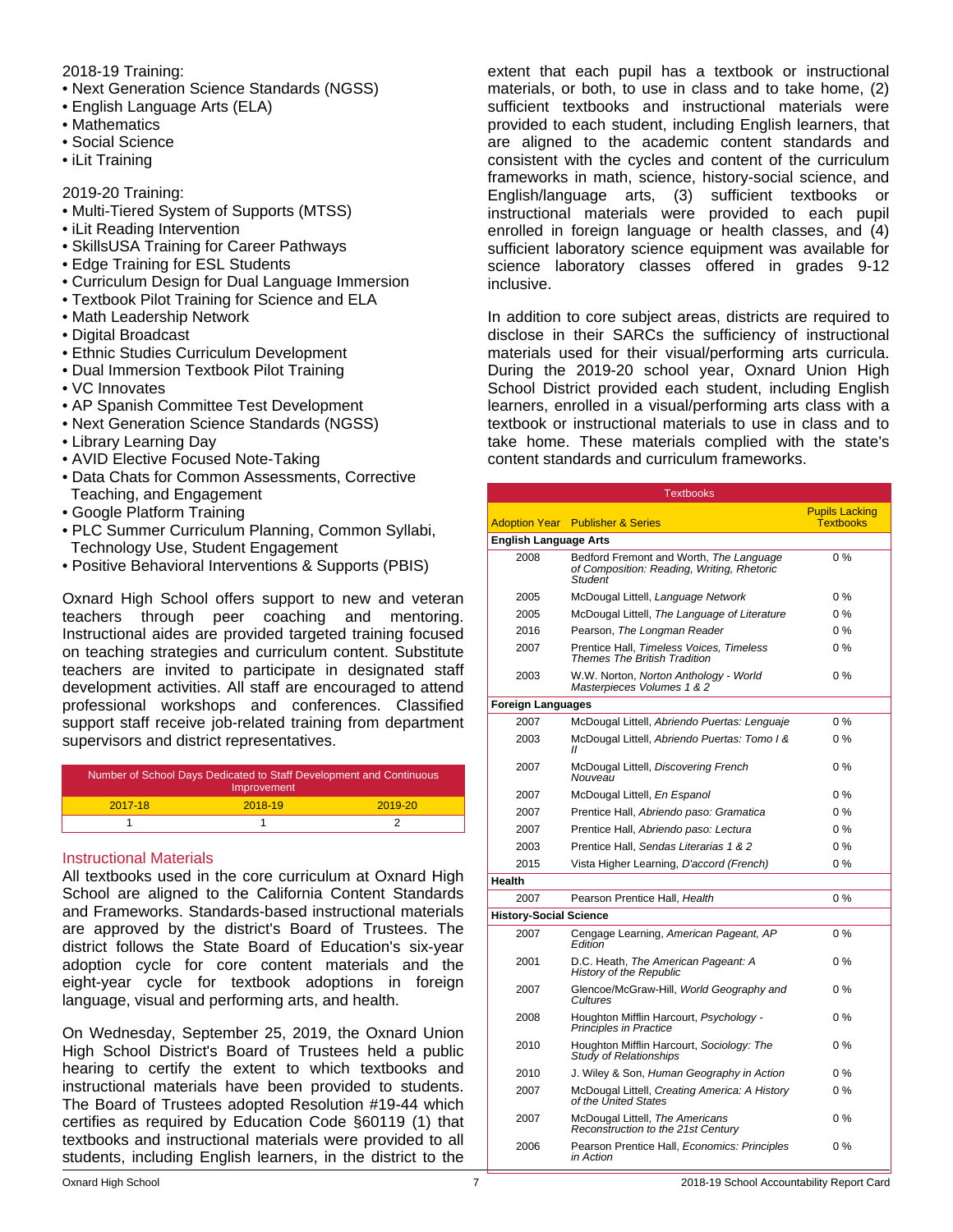| 2006               | Pearson Prentice Hall, Magruder's American<br>Government                           | 0%    |
|--------------------|------------------------------------------------------------------------------------|-------|
| 2007               | Pearson Prentice Hall, World History: The<br>Modern World                          | $0\%$ |
| 2011               | Prentice Hall, The Cultural Landscape: An<br>Introduction to Human Geography       | $0\%$ |
| 2007               | Prentice Hall-Longman, American<br>Government Continuity & Change (AP<br>Course)   | $0\%$ |
| 1999               | Steck-Vaughn, America's Story                                                      | $0\%$ |
| 1999               | Steck-Vaughn, Fearon's American<br>Government                                      | $0\%$ |
| 2010               | Worth Publishers, Myers Psychology Second<br><b>Edition for AP</b>                 | $0\%$ |
| <b>Mathematics</b> |                                                                                    |       |
| 2005               | Cengage Learning, Business Mathematics                                             | $0\%$ |
| 2014               | CPM Educational Program, Core<br>Connections, Course 3                             | $0\%$ |
| 2013               | CPM Educational Program, Core<br>Connections, Integrated 1                         | $0\%$ |
| 2015               | CPM Educational Program, Core<br>Connections, Integrated 2                         | $0\%$ |
| 2016               | CPM Educational Program, Core<br>Connections, Integrated 3                         | $0\%$ |
| 2005               | Glencoe/McGraw Hill (Sopris West), Algebra<br><b>Concepts and Applications</b>     | $0\%$ |
| 2004               | Glencoe/McGraw-Hill, Geometry: Concepts<br>and Applications                        | $0\%$ |
| 2006               | Glencoe/McGraw-Hill, Mathematics with<br><b>Business Applications</b>              | $0\%$ |
| 2010               | Holt, Rinehart and Winston, Practical<br><b>Mathematics; Consumer Applications</b> | $0\%$ |
| 2005               | Houghton Mifflin, Calculus of a Single<br>Variable                                 | $0\%$ |
| 2006               | Houghton Mifflin, PreCalculus with Limits, A<br>Graphing Approach                  | $0\%$ |
| 2017               | Houghton Mifflin Harcourt, Big Ideas Math,<br>Course 1                             | $0\%$ |
| 2017               | Houghton Mifflin Harcourt, Big Ideas Math,<br>Course 2                             | $0\%$ |
| 2017               | Houghton Mifflin Harcourt, Big Ideas,<br>Integrated Math 1, 2 & 3                  | $0\%$ |
| 2007               | Pearson, AGS Algebra                                                               | $0\%$ |
| 2007               | W. H. Freeman, The Practice of Statistics                                          | $0\%$ |
| Science            |                                                                                    |       |
| 2007               | Addison Wesley, Biology: Concepts &<br>Connections                                 | $0\%$ |
| 2014               | Cengage Learning, Chemistry (Zumdahl)                                              | $0\%$ |
| 2012               | Cengage Learning, Living in the Environment                                        | 0 %   |
| 2007               | Current Publishing, Life on an Ocean Planet                                        | 0%    |
| 2002               | Globe Fearon, Concepts and Challenges in<br><b>Earth Science</b>                   | 0%    |
| 2006               | Globe Fearon, Concepts and Challenges in<br><b>Physical Science</b>                | 0%    |
| 2007               | Houghton Mifflin, World of Chemistry                                               | $0\%$ |
| 2008               | Houghton Mifflin Harcourt, Environmental<br>Science                                | 0%    |
| 2006               | J. Wiley & Son, Fundamentals of Physics                                            | 0%    |
| 2008               | McDougal Littell, Introductory Chemistry: A<br>Foundation                          | 0%    |
| 2007               | Pearson Prentice Hall, Conceptual Physics                                          | 0%    |
| 2007               | Pearson Prentice Hall, Earth Science                                               | $0\%$ |
| 2004               | Pearson Prentice Hall, Physical Science<br>Concepts in Action                      | 0%    |
| 2007               | Prentice Hall, Chemistry                                                           | 0%    |
|                    | Science Laboratory Equipment                                                       | 0%    |
|                    |                                                                                    |       |

## College Preparation & Work Readiness

### College Preparation Courses

Students are encouraged to take required courses if they plan on attending a four-year college or university. The adjacent table illustrates the proportion of courses taken and successfully completed in relation to the number of course enrollments (sum of total enrollment in all classes).

### **Admission Requirements for California Public Universities**

### University of California

Admission requirements for the University of California (UC) follow guidelines set forth in the Master Plan, which requires that the top one-eighth of the state's high school graduates, as well as those transfer students who have successfully completed specified college work, be eligible for admission to the UC. These requirements are designed to ensure that all eligible students are adequately prepared for University-level work. For general admission requirements please visit the UC website at http://www.universityofcalifornia.edu/admissions/general.h tml.

### California State University

Admission requirements for the California State University (CSU) use three factors to determine eligibility. They are specific high school courses; grades in specified courses, and test scores; and graduation from high school. Some campuses have higher standards for particular majors or students who live outside the local campus area. Because of the number of students who apply, a few campuses have higher standards (supplementary admission criteria) for all applicants. Most CSU campuses utilize local admission guarantee policies for students who graduate or transfer from high schools and colleges that are historically served by a CSU campus in that region. For general admissions requirements, please visit the<br>California State University Website at California State University Website at http://www.calstate.edu/admission/.

| Courses for UC/CSU Admission                                                 |      |  |  |
|------------------------------------------------------------------------------|------|--|--|
|                                                                              | $\%$ |  |  |
| 2018-19 Pupils Enrolled in Courses Required for UC/CSU<br>Admission          | 98.0 |  |  |
| 2017-18 Graduates who Completed all Courses Required for<br>UC/CSU Admission | 474  |  |  |

### Advanced Placement

In 2018-19, Oxnard High School offered advanced placement courses for those students seeking to qualify for college credit. Sophomores, juniors, and seniors achieving a score of three, four, or five on the final AP exams qualify for college credit at most of the nation's colleges.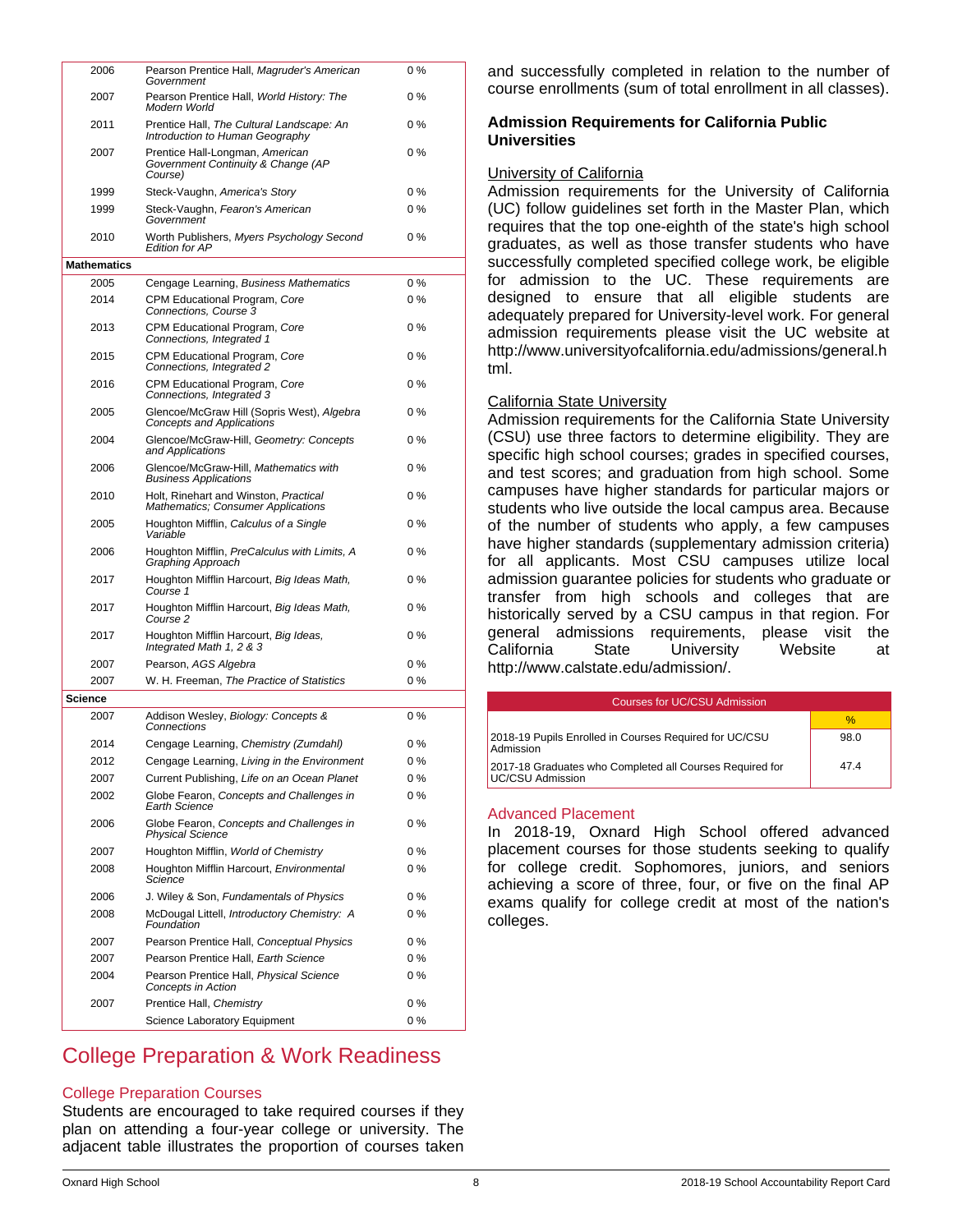| Number of Advanced Placement Courses Offered<br>2018-19 |                              |                                    |  |  |
|---------------------------------------------------------|------------------------------|------------------------------------|--|--|
|                                                         | No. of Courses % of Students | Offered <sup>*</sup> in AP Courses |  |  |
| <b>Computer Science</b>                                 | 0                            | N/A                                |  |  |
| English                                                 | 7                            | N/A                                |  |  |
| Fine and Performing Arts                                | 0                            | N/A                                |  |  |
| Foreign Language                                        | 5                            | N/A                                |  |  |
| <b>Mathematics</b>                                      | 5                            | N/A                                |  |  |
| Science                                                 | 5                            | N/A                                |  |  |
| Social Science                                          | 15                           | N/A                                |  |  |
| All Courses                                             | 37                           | 26.0                               |  |  |

*Note: Cells with N/A values do not require data.*

*\* Where there are student course enrollments of at least one student.*

#### Workforce Preparation

Students in grades nine through twelve receive counseling from school personnel regarding career paths and courses of study. During their freshman year, students meet with the counselor to discuss their four-year academic plan and are introduced to Oxnard High School's technical and career education programs; the counselor meets at least once a year with each student to follow-up on their progress in meeting graduation requirements and career objectives. All career and technical education (CTE) courses comply with state-adopted content standards and are integrated into the student's four-year academic plan as elective courses. Oxnard High School offers the following programs that promote leadership, develop job-related skills, provide on-the-job experience, and increase interest in school:

- Work Experience
- Career Education Center (CEC) Programs
- Workability
- Career/Partnership Academies
- Career Pathways
- Small Learning Communities (SLC)

Individual student assessment of work readiness skills takes place through 1) Completion of course-required projects; 2) Course grades (work experience); 3) Career assessment surveys (freshmans and sophomores); 4) Special education skills assessments; and 5) Department of Rehabilitation assessments.

Work experience students are partnered with local employers that provide on-the-job training and mentoring for students 16 years of age or older. Work experience students receive guidance and supervision designed to ensure maximum educational benefit from part-time job placement. For more information, students should contact the counselor.

Career Education Center (CEC) Programs are offered in partnership with the County Office of Education. A variety of career technical education courses are available to help prepare high school students (16 years and older) for entry-level employment, upgrading current job skills, or obtaining more advanced levels of education.

Workability provides work experience opportunities outside the school day that meet the students' interests and aptitudes while providing real-world job experience prior to graduation. The program is available to all students with disabilities who have an Individualized Education Plan.

Oxnard High School's career/partnership academies are all affiliated with the National Academy Foundation (NAF). During the 2018-19 school year, Oxnard High School offered the following career academy programs:

- Green Technologies (G Tech)
- Legal and Public Services (LAPS)
- Multi-Media Business Academy (MBA)
- Aeronautics Academy AA

OHS also offers Small Learning Communities (SLC) which work to build relationships and College and Career Skills of Learners. In the coming years, OHS will also begin to offer majors in several areas of school to career opportunities. Students enrolled in the career/partnership academies are enrolled in core classes where instructional content is more closely related to the student's chose field of study. Core curriculum teachers and partnership academy teachers collaborate regularly to ensure three year terms and coursework are in alignment with state standards and students' needs.

During the 2018-19 school year, Oxnard High School offered the following career technical education programs as elective courses:

- Information Technologies Pathways/Business Pathways
- Arts, Media & Entertainment Pathways
- Building Trades & Construction Pathways
- Marketing, Sales & Service Pathways
- Video & Film Production (on campus CEC)
- Photo Production & Technology
- Construction Technology (woodshop)
- Consumer Economics
- Food & Nutrition
- Computer Operations/Science
- General Office Occupations
- Business Economics
- Food Science, Dietetics & Nutrition

• CEC Auto Paint, Auto Body Repair, Computer B/Sft,

Dental/Radiology, Floral Design, Fashion/Retail Merchandising, Graphic Design, Medical/Office Assistant, Nursing 1, Production Technology, Screenprint, Welding, Video Film

• SLC: Advancement Via Individual Determination (AVID), Air Force Junior Reserve Officers' Training Corps (AFJROTC)

Oxnard High School receives funds from the Carl D. Perkins Vocational and Technical Education Act (Perkins).

 This grant enables Oxnard High School to provide its students with the academic and technical skills needed to succeed in a knowledge- and skills-based economy and helps provide programs that prepare students for both postsecondary education and the careers of their choice.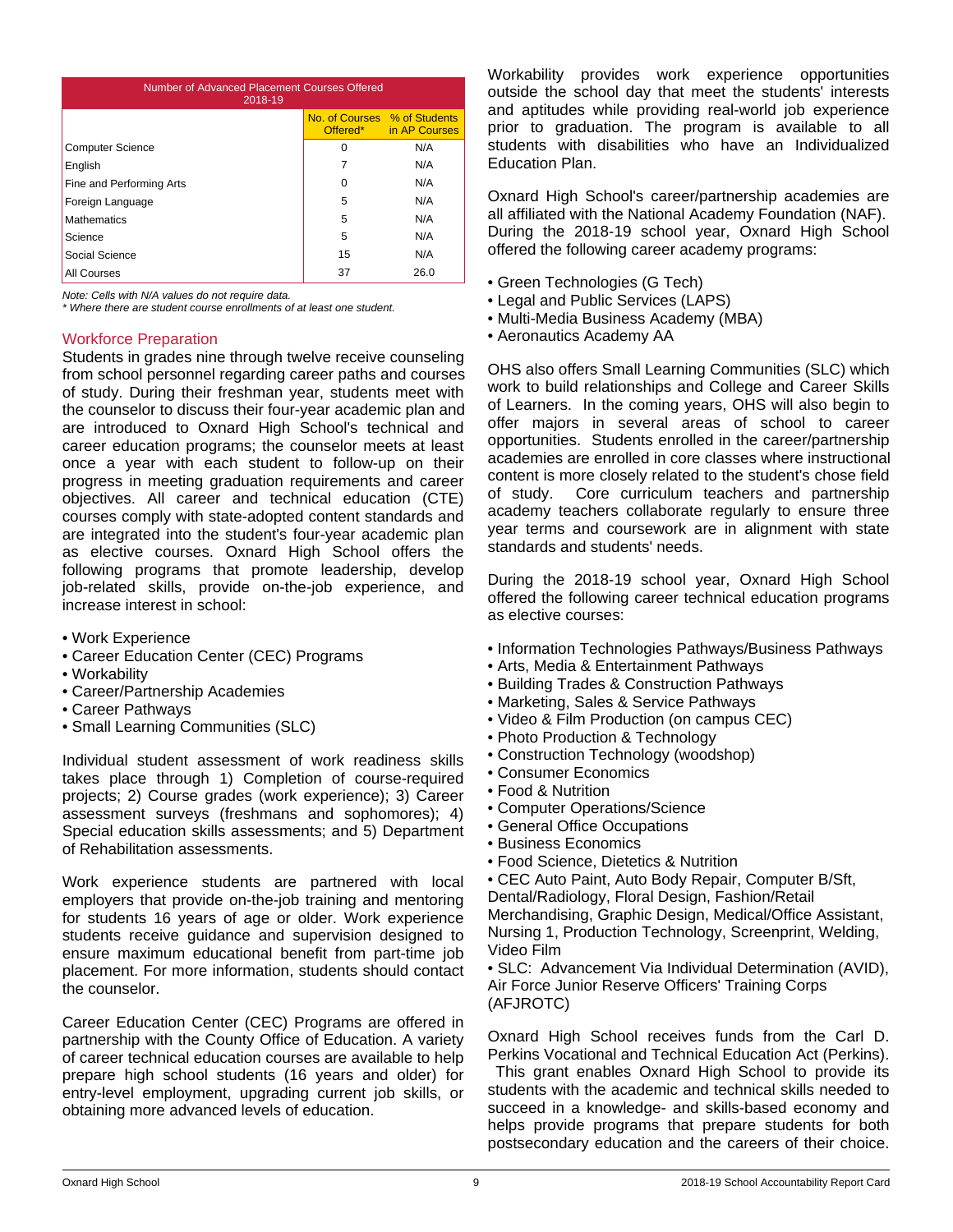CTE table in this report shows the total number of students participating in the district's CTE courses and regional occupational programs and program completion rates. For more information on career technical programs, ROP, workability, partnership academies, and work experience, contact the counselor or visit the state's career technical website at http://www.cde.ca.gov/ci/ct/.

| Career Technical Education (CTE) Program Participation<br>2018-19                                                    |       |
|----------------------------------------------------------------------------------------------------------------------|-------|
| Total number of students participating in CTE programs                                                               | 1367  |
| Percentage of students completing CTE program and earning a<br>high school diploma                                   | 48.9% |
| Percentage of CTE courses sequenced or articulated between<br>the school and institutions of postsecondary education | 11.5% |

## Professional Staff

### Counseling & Support Staff

Oxnard High School provides professional, highly qualified staff that provide additional services and support centered on the whole student academically, physically, and mentally. The Counseling and Support Services table in this report illustrates the availability of non-instructional support staff to Oxnard High School's students. Full-time equivalent (FTE) is a standard measurement used to identify an employee's regular work load on a weekly basis. For example, an FTE of 1.0 designates a full-time position and the employee is on campus and available all day every day of the week; an FTE of 0.5 indicates that the staff member is available and on campus a portion (50%) of the week.

| <b>Academic Counselors &amp; Other Support Staff</b><br>(Nonteaching Professional Staff)<br>2018-19 |                        |                |  |  |
|-----------------------------------------------------------------------------------------------------|------------------------|----------------|--|--|
|                                                                                                     | No. of<br><b>Staff</b> | <b>FTE</b>     |  |  |
| Academic Counselor                                                                                  | 8                      | 8.0            |  |  |
| <b>Campus Supervisors</b>                                                                           | 7                      | 60             |  |  |
| Psychologists                                                                                       | 2                      | 1.5            |  |  |
| <b>Adaptive PE</b>                                                                                  |                        | 02             |  |  |
| <b>ASB Bookkeeper</b>                                                                               |                        | 1.0            |  |  |
| Career Center Technician                                                                            |                        | 1 <sub>0</sub> |  |  |
| <b>ELA Computer Lab Technician</b>                                                                  |                        | 0.8            |  |  |
| Guidance Technician                                                                                 |                        | 0.8            |  |  |
| Migrant Guidance Technician                                                                         |                        | 0.75           |  |  |
| <b>Nurse</b>                                                                                        |                        | 1 <sub>0</sub> |  |  |
| School Resource Officer (SRO)                                                                       |                        | 1.0            |  |  |
| <b>Student Intervention Specialist</b>                                                              |                        | 1.0            |  |  |
| Textbook/Library Media Technician                                                                   |                        | 1.0            |  |  |
| Counselor-to-Student Ratio: 1:341                                                                   |                        |                |  |  |

*Note: One Full Time Equivalent (FTE) equals one staff member working full time; one FTE could also represent two staff members who each work 50% of full time.*

### Teacher Assignment

During the 2018-19 school year, Oxnard High School had 104 teachers who met all credential requirements in accordance with state guidelines. The chart below identifies the number of teachers at both the school and district who are 1) fully credentialed; 2) without full credentials; 3) teaching outside subject area of competence; 4) misassignments for English learners; 5) total teacher misassignments; and 6) vacant teacher

positions. The term "misassignments" refers to the number of positions filled by teachers who lack legal authorization to teach that grade level, subject area, student group, etc.

| <b>Teacher Credentials &amp; Assignments</b>                                             |       |        |       |                 |  |
|------------------------------------------------------------------------------------------|-------|--------|-------|-----------------|--|
|                                                                                          |       | School |       | <b>District</b> |  |
|                                                                                          | 17-18 | 18-19  | 19-20 | $19 - 20$       |  |
| <b>Total Teachers</b>                                                                    | 109   | 108    | 108   | 699             |  |
| <b>Teachers With Full Credentials</b>                                                    | 108   | 104    | 107   | 695             |  |
| <b>Teachers Without Full</b><br>Credentials                                              |       | 4      |       | 4               |  |
| <b>Teachers Teaching Outside</b><br>Subject Area of Competence<br>(With Full Credential) | 18    | 15     | 13    | 94              |  |
| Misassignments of Teachers of<br><b>English Learners</b>                                 |       |        | 0     | 0               |  |
| Total Teacher Misassignments*                                                            | ŋ     | ŋ      | U     | 94              |  |
| Vacant Teacher Positions                                                                 |       |        | 2     | 5               |  |

*Note: "Misassignments" refers to the number of positions filled by teachers who lack legal authorization to teach that grade level, subject area, student group, etc. \*Total Teacher Misassignments includes the number of Misassignments of Teachers of English Learners.*

## District Expenditures

### Salary & Budget Comparison

State law requires comparative salary and budget information to be reported to the general public. For comparison purposes, the State Department of Education has provided average salary data from school districts having similar average daily attendance throughout the state. (Note: 2017-18 salary comparison data was the most recent data available at the time this report was published.)

| <b>Teacher and Administrative Salaries</b><br>2017-18 |                 |                                                                 |  |  |  |
|-------------------------------------------------------|-----------------|-----------------------------------------------------------------|--|--|--|
|                                                       | <b>District</b> | <b>State Average of</b><br><b>Districts in Same</b><br>Category |  |  |  |
| Beginning Teacher Salary                              | \$53,785        | \$52,466                                                        |  |  |  |
| Mid-Range Teacher Salary                              | \$96,547        | \$87,373                                                        |  |  |  |
| <b>Highest Teacher Salary</b>                         | \$104,556       | \$109,803                                                       |  |  |  |
| Superintendent Salary                                 | \$220,420       | \$241,221                                                       |  |  |  |
| <b>Average Principal Salaries:</b>                    |                 |                                                                 |  |  |  |
| <b>Elementary School</b>                              | N/A             | N/A                                                             |  |  |  |
| Middle School                                         | N/A             | \$142,025                                                       |  |  |  |
| High School                                           | \$148,258       | \$153,904                                                       |  |  |  |
| <b>Percentage of Budget:</b>                          |                 |                                                                 |  |  |  |
| Teacher Salaries                                      | 33%             | 33%                                                             |  |  |  |
| <b>Administrative Salaries</b>                        | 4%              | 5%                                                              |  |  |  |

*For detailed information on salaries, see the CDE Certificated Salaries & Benefits Web page at http://www.cde.ca.gov/ds/fd/cs/.*

### Expenditures Per Student

For the 2017-18 school year, Oxnard Union High School District spent an average of \$11,872 of total general funds to educate each student (based on 2017-18 audited financial statements and in accordance with calculations defined in Education Code §41372). The table in this report 1) compares the school's per pupil expenditures from unrestricted (basic) and restricted (supplemental) sources with other schools in the district and throughout the state, and 2) compares the average teacher salary at